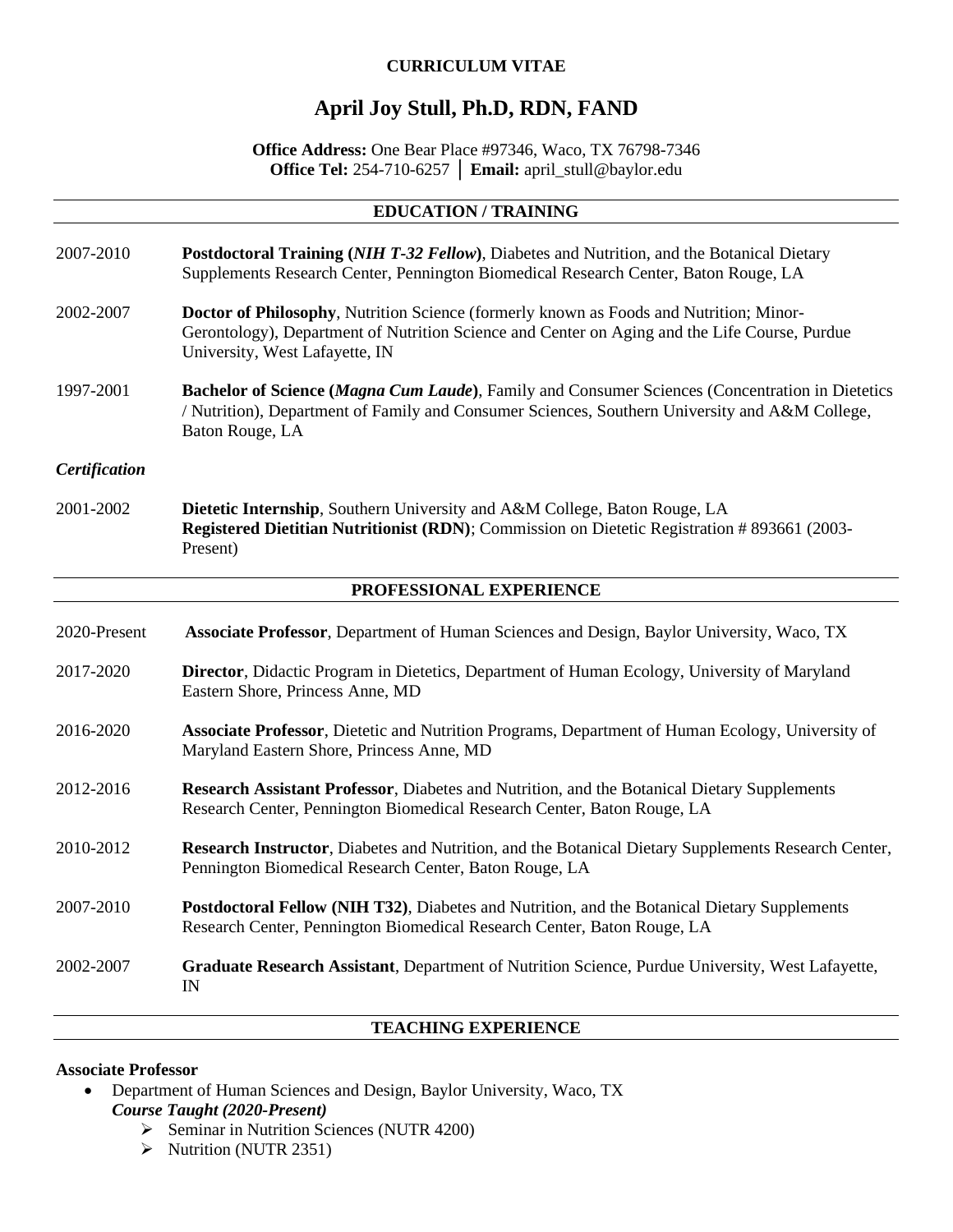- ➢ Emerging Issues in Food and Nutrition (NUTR 5358)
- Department of Human Ecology, **University of Maryland Eastern Shore**, Princess Anne, MD *Courses Taught* (2016-2020):
	- $\triangleright$  Elements of Nutrition (NUDT 210)
	- ➢ Advanced Human Nutrition Sciences I (NUDT 391)
	- ➢ Advanced Human Nutrition Sciences II (NUDT 392)
	- ➢ Nutrition in the Lifecycle (NUDT 305)
	- ➢ Essentials of Nutrition Practice (NUDT 300)
	- $\triangleright$  Food, Clothing and Culture (HUEC 463)
	- ➢ Professional Development (HUEC 370)
	- $\triangleright$  The Family and Aging (HUEC 460)
	- ➢ First Year Experience Seminar (HUEC 100)

### **Adjunct Instructor**

- Nutrition Program, **Purdue University Global** (formerly known as Kaplan University Online) *Courses Taught ONLINE* (2008-2009):
	- ➢ Nutritional Research
	- ➢ Nutritional Biochemistry
- School of Arts and Sciences, **Our Lady of the Lake College**, Baton Rouge, LA *Course Taught* (Fall Semester, 2008): Fundamentals of Human Nutrition

### **Guest Lecturer**

- **University of Maryland Eastern Shore**, Doctor of Physical Therapy Program, Life Span Development and Embryology Class (PHYT 605), Princess Anne, MD *Topic:* Nutrition through the Life Cycle (3 hour Annual Lecture; 2018-Present)
- **Louisiana State University**, The Physiological Basis of Activity Class (KIN 3515), Baton Rouge, LA *Topic:* Nutrition Therapy Recommendations for the Management of Adults with Diabetes (April 29, 2015)
- **Southern University**, Dietetic Internship Program, Baton Rouge, LA *Topics:* Trends in Diabetes Management and Preparation Tips for the Registered Dietitian Nutritionist Exam (Annual Lecture; 2008-2015)
- **Purdue University**, Clinical Experiences in Health and Fitness Class (HPER 422), West Lafayette, IN *Topic:* Body Composition Techniques and Methods of Assessments (Biannual lecture; 2002-2007)

# **PUBLICATIONS**

### **Peer Reviewed - Journal Articles (\*corresponding author)**

- 1. Jayarathne S, **Stull AJ**, Park OH, Kim JH, Thompson L, Moustaid-Moussa (2019). Protective effects of anthocyanins in obesity-associated inflammation and changes in gut microbiome. *Molecular Nutrition and Food Research*, PMID: 31389663
- 2. Kalt W, Cassidy A, Howard LR, Krikorian R, **Stull AJ**, Tremblay F, Zamora-Ros R (2019). Recent research on the health benefits of blueberries and their anthocyanins. *Advances in Nutrition*, PMID: 31329250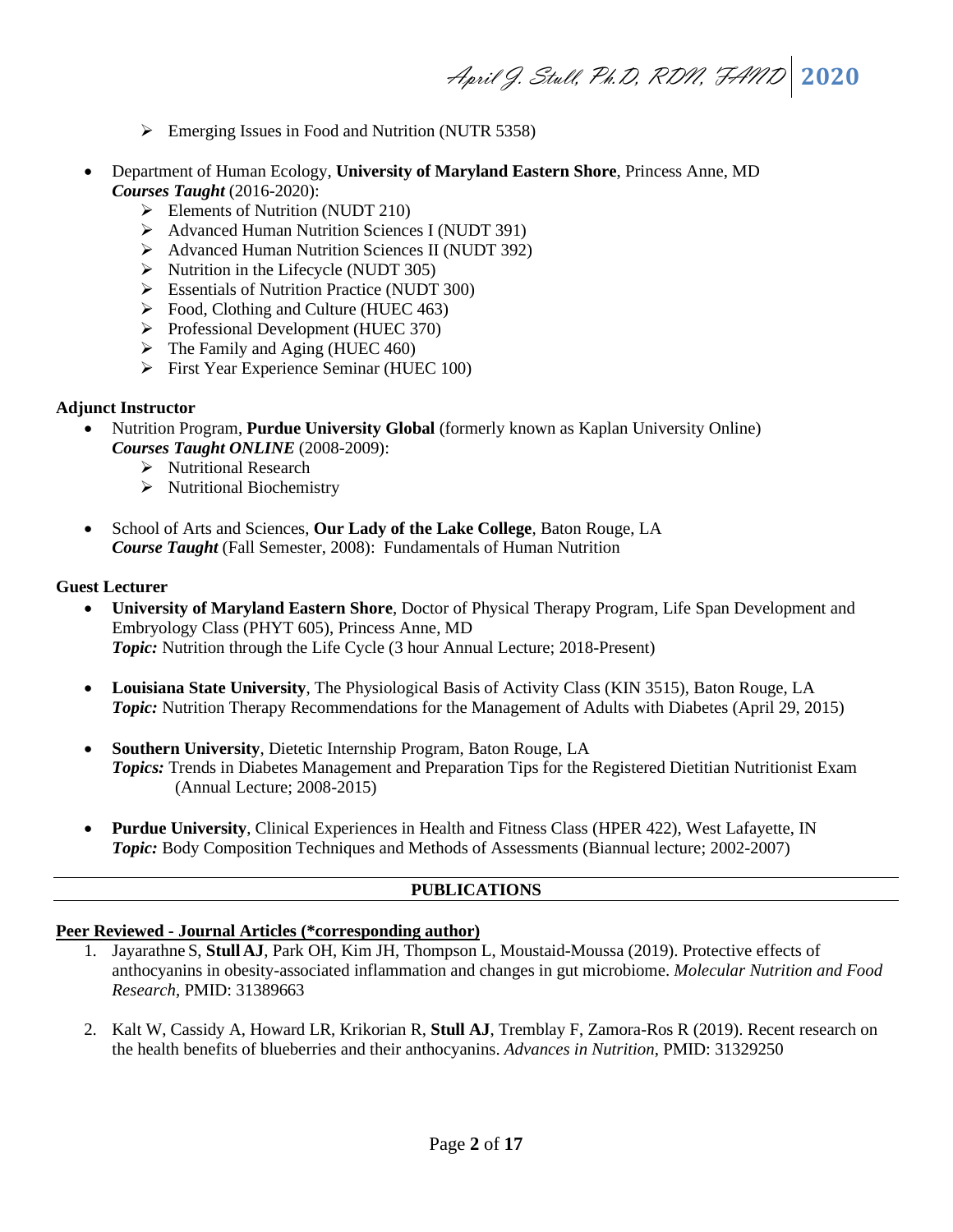- 3. Jayarathne S, **Stull AJ**, Miranda A, Scoggin S, Claycombe-Larson K, Jung Han K, Moustaid-Moussa N (2018). Tart Cherry Reduces Inflammation in Adipose Tissue of Zucker Fatty Rats and Cultured 3T3-L1 Adipocytes. *Nutrients,* 10(11): E1576. PMCID: PMC6266132
- 4. Nair AR, Mariappan N, **Stull AJ**, Francis J (2017). [Blueberry supplementation attenuates oxidative stress within](https://www.ncbi.nlm.nih.gov/pubmed/29019365)  [monocytes and modulates immune cell levels in adults with metabolic syndrome: a randomized, double-blind,](https://www.ncbi.nlm.nih.gov/pubmed/29019365)  [placebo-controlled trial.](https://www.ncbi.nlm.nih.gov/pubmed/29019365) *Food and Function*, 8(11): 4118-4128. PMID: 29019365
- 5. **Stull AJ\*** (2016). Blueberries' impact on insulin resistance and glucose intolerance. *Antioxidants*, 5(4). PMCID: PMC5187542
- 6. **Stull AJ\***, Cash KC, Champagne CM, Gupta AK, Boston R, Beyl RA, Johnson WD, Cefalu WT (2015). Blueberries improve endothelial function, but not blood pressure, in adults with metabolic syndrome: a randomized, doubleblind, placebo-controlled clinical trial. *Nutrients*, 7(6): 4107-23. PMCID: PMC4488775
- 7. **Stull AJ\*** and Ciappio ED. Successful scientist: What's the winning formula? (2014). *Adv Nutr*, 5(6): 795-796*.*  PMCID: PMC4224218
- 8. **Stull AJ\***. Lifestyle approaches and glucose intolerance (2014). *Am J Lifestyle Med*, 10(6): 406-416. (article published online: 2014 and issue published: 2016). PMCID: PMC6124975
- 9. Gupta AK, Ravussin E, Johannsen DL, **Stull AJ**, Cefalu WT, Johnson WD (2012). Endothelial dysfunction: an early cardiovascular risk marker in asymptomatic obese individuals with prediabetes. *Br J Med Med Res*, 2(3): 413- 423. PMCID: PMC3419538
- 10. **Stull AJ,** Wang ZQ, Zhang XH, Yu Y, Johnson WD, Cefalu WT (2012). Skeletal muscle protein tyrosine phosphatase 1B regulates insulin sensitivity in African Americans. *Diabetes*, 61: 1-8. PMCID: PMC3357297
- 11. **Stull AJ**, Cash KC, Johnson WD, Champagne CM, Cefalu WT (2010). Bioactives in blueberries improve insulin sensitivity in obese, insulin-resistant men and women. J Nutr, 140: 1764-1768. PMCID: PMC3139238
- 12. **Stull AJ**, Galgani JE, Johnson WD, Cefalu, WT (2010). The contribution of race and diabetes status to metabolic flexibility in humans. Metabolism, 59: 1358-1364. PMCID: PMC4240223
- 13. **Stull AJ,** Wood KV, Thyfault JP, Campbell WW (2009). Effects of acute pinitol supplementation on plasma pinitol concentration, whole body glucose tolerance, and activation of the skeletal muscle insulin receptor in older humans. *Horm Metab Res*, 41:381-386. PMCID: PMC4562028
- 14. **Stull AJ,** Thyfault JP, Haub MD, Ostlund RE Jr, Campbell WW (2008). Relationships between urinary inositol excretions and whole body glucose tolerance and skeletal muscle insulin receptor phosphorylation. *Metabolism*, 57:1545-1551. PMCID: PMC3469253
- 15. **Stull AJ,** Apolzan JW, Thalacker-Mercer AE, Iglay HB, Campbell WW (2008). Liquid and solid meal replacement products differentially affect postprandial appetite and food intake in older humans. *J Acad Nutr Diet* (Formerly known as *J Am Diet Assoc),* 108:1226-1230. PMCID: PMC2556245
- 16. Tieken SM, Leidy HJ, **Stull AJ**, Mattes RD, Schuster RA, Campbell WW (2007). Effects of solid vs. liquid mealreplacement products of similar energy content on hunger, satiety, and appetite-regulating hormones in older adults. *Horm Metab Res*, 39: 389-394. PMCID: PMC2197163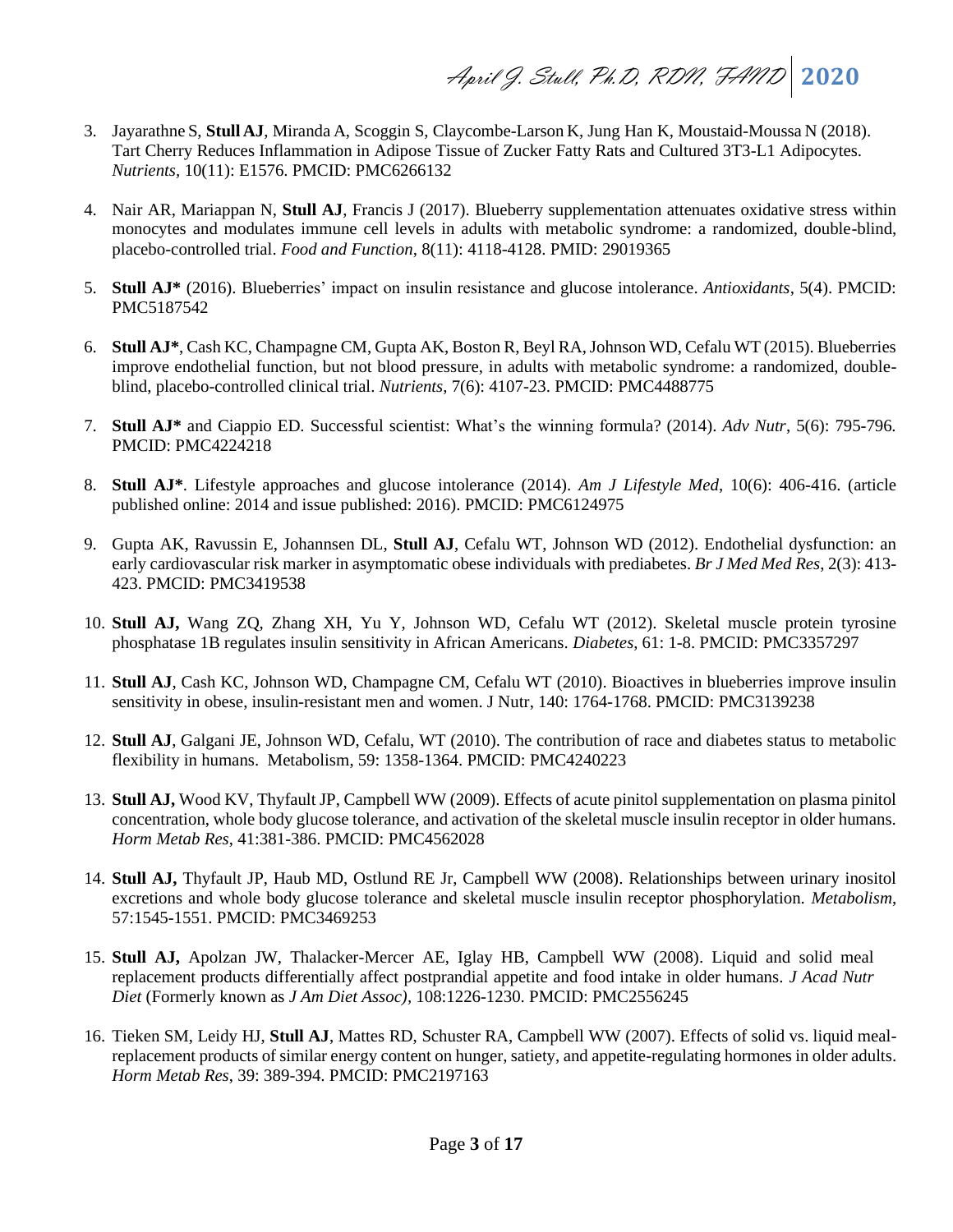### **Book Chapters**

- 1. **Stull AJ**, Champagne CM, Cefalu WT (2013). Lifestyle approaches to the metabolic syndrome. In J. M. Rippe (ed.), Lifestyle Medicine (2<sup>nd</sup> edition, pp. 455-468). Boca Raton, FL: Taylor and Francis Group (CRC Press)
- 2. Elks CM, Francis J, **Stull AJ**, Cefalu WT, Shukitt-Hale B, Ingram D (2013). Overview of the health properties of blueberries. In Margot Skinner and Denise Hunter (eds), Bioactives in Fruit: Health Properties and Functional Foods. Hoboken, NJ: Wiley-Blackwell

# **PUBLISHED ABSTRACTS and POSTER PRESENTATIONS**

### **International**

• **Stull AJ**, Schuster RA, Campbell WW. The rheology of meal replacement foods affects postprandial appetite and insulin in older humans.  $18<sup>th</sup>$  International Congress of Nutrition, Durban, South Africa; September 19-23. *SAJCN* 49 (Suppl 1) pg. 375, 2005

### **National**

- Jayarathne S, **Stull A**, Miranda A, Claycombe-Larson K, Scoggin S, Koboziev I, Moustaid-Moussa N. Antiinflammatory effects of tart cherry anthocyanins in Zucker fatty rats and cultured adipocytes (P08-034). The American Society for Nutrition Conference June 9-12, 2018, Boston, MA; *Current Developments in Nutrition*, vol. 2, issue 11, November 2018, nzy035
- **Stull AJ** and Beyl RA. Blueberries improve whole-body insulin action and alter the development of obesity in high-fat fed mice. Experimental Biology Conference April. 2-6, 2016, San Diego, CA; *The FASEB Journal,* vol. 30 no 1 Supplement 692.7
- **Stull AJ**, Cash KC, Champagne CM, Gupta AK, Boston R, Beyl RA, Johnson WD, Cefalu WT. Blueberries improve endothelial function in adults with metabolic syndrome. Experimental Biology Conference March 28- April 1, 2015, Boston, MA; *The FASEB Journal*, vol. 29 no 1, Supplement 923.17
- Gupta AK, Ravussin E, Johannsen DL, **Stull AJ**, Cefalu WT, and Johnson WD. Obesity, prediabetes and endothelial dysfunction: A continuum? The Obesity Society 29th Annual Scientific Meeting, Orlando, FL, October 1-5, 2011; *Obesity*, November 2011:19(S1); S167. PO-550
- **Stull AJ**, Wang ZQ, Zhang XH, Yu Y, Qin J, Cefalu WT. Protein tyrosine phosphatase 1B (PTP1B) abundance and gene expression in skeletal muscle is related to clinical parameters in obese subjects with type 2 diabetes. 70th American Diabetes Association Conference, Orlando, FL, June 25-29, 2010; *Diabetes*, 59 (Suppl 1)
- **Stull AJ**, Cash KC, Johnson WD, Champagne CM, Cefalu WT. Dietary supplementation with blueberry powder enhances insulin sensitivity in insulin resistant humans. 70<sup>th</sup> American Diabetes Association Conference, Orlando, FL, June 25-29, 2010
- **Stull AJ**, Cash KC, Johnson WD, Champagne CM, Cefalu WT. Dietary supplementation with blueberry powder enhances insulin sensitivity in insulin resistant humans (disclosure on abstract: submitted to ADA conference for presentation). NIDDK Network of Minority Research Investigators (NMRI) 8<sup>th</sup> Annual Workshop, Bethesda, Maryland, April 22-23, 2010
- **Stull AJ**, Galgani JE, Johnson WD, Cefalu WT. African Americans, after controlling for other metabolic correlates, have greater metabolic flexibility than Caucasians. American Diabetes Association Conference, New Orleans, LA, June 5-9, 2009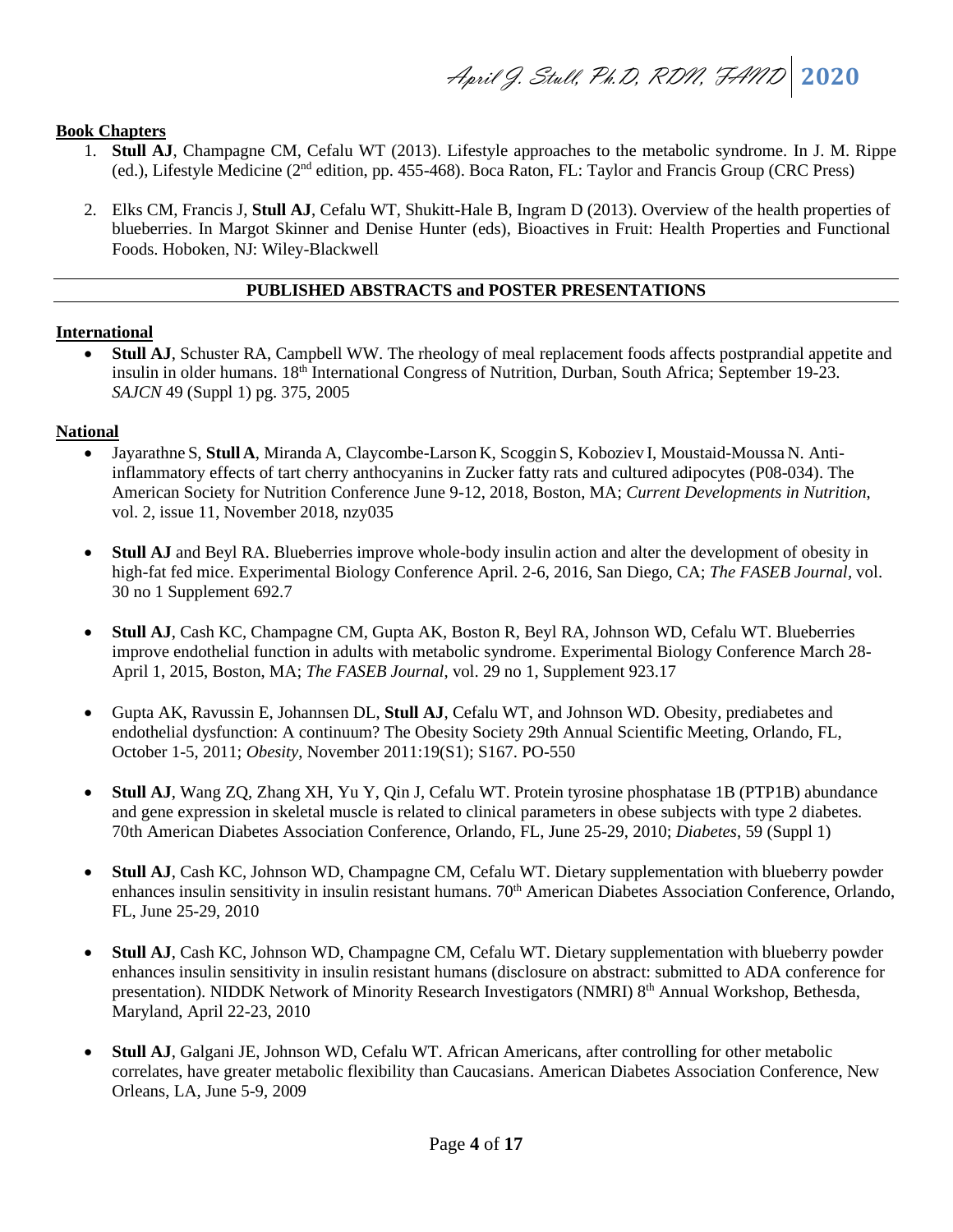- **Stull AJ**, Johnson WD, Cefalu WT. Effect of race and clinical phenotyping on metabolic flexibility: Is it a novel parameter for future botanical efficacy? Botanicals Research Centers Directors' Meeting, Purdue University, West Lafayette, IN, May 21-23, 2008
- **Stull AJ**, Thyfault JP, Haub MD, Ostlund RE, Campbell WW. Urinary D-*chiro*-inositol excretion is related to glucose control and skeletal muscle insulin receptor phosphorylation. Experimental Biology Conference, Washington, DC, April 28-May 2, 2007. *The FASEB Journal*, 21 (6 part 2): A836, 2007
- **Stull AJ**, Thyfault JP, Campbell WW. The effect of acute pinitol supplementation on whole body and skeletal muscle insulin-mediated glucose metabolism. Experimental Biology Conference, San Francisco, CA, April 1-5, 2006. *The FASEB Journal,* 20 (4; part 1): A594, 2006
- Tieken SM, Leidy HJ, **Stull AJ**, Mattes RD, Campbell WW. Effects of isoenergetic solid vs liquid meal replacements on hunger, satiety, and appetite hormones in older adults. Experimental Biology Conference, San Francisco, CA, April 1-5, 2006. *The FASEB Journal,* 20 (4; part 1): A178, 2006
- **Stull AJ**, Iglay HB, Apolzan JW, Campbell WW. Rheology of meal replacements affects postprandial appetite and food intake in older humans. Experimental Biology Conference, San Diego, CA, April 2-6, 2005. *The FASEB Journal*, 19 (5, Part 2): 849.12, 2005
- **Stull AJ**, Mahon AK, Birge ZK, Campbell WW. Pinitol Supplementation and glucose metabolism in older humans. Experimental Biology Conference, Washington, DC, April 17-21, 2004. *The FASEB Journal,* 18 (5; Part 2): A867, 2004
- Mcgee B, Richardson V, Mitchell C, **Stull A**, Norbert J, Johnson L. Nutrition and physical activity: community and college-based assessments. 129<sup>th</sup> Annual Meeting of American Public Health Association, Atlanta, GA, October 21 – 25, 2001

### **ORAL PRESENTATIONS**

### **Scientific Presentations**

### *International*

• *Protein tyrosine phosphatase 1B gene expression in skeletal muscle is linked to metabolic flexibility in African Americans.* World Diabetes Congress (International Diabetes Federation), Montreal, Quebec, October 18-22, 2009 (Presented on October 21). *Authors:* Stull AJ, Wang ZQ, Zhang XH, Yu Y, Johnson WD, Cefalu WT

### *National*

- *The health benefits of blueberries: a "berry" good idea for diabetes prevention*. Portland, OR Invited to speak to a group of health journalist from Japan that were interested in learning more about the effect of blueberry consumption on insulin sensitivity and diabetes (May 6, 2019)
- *The health benefits of blueberries: a "berry" good idea for diabetes prevention and cardiovascular health.* University of Maryland Eastern Shore, School of Agricultural and Natural Sciences Seminar Series, Princess Anne, MD (February 22, 2018)
- *Blueberries: is it a "berry" good idea for cardiovascular health?* Berry Health Benefits Symposium, Pismo Beach, California (March 29, 2017)
- *Blueberries: the good, the bad, and the ugly*. Pennington Biomedical Research Center (Work in Progress), Baton Rouge, LA (March 8, 2016)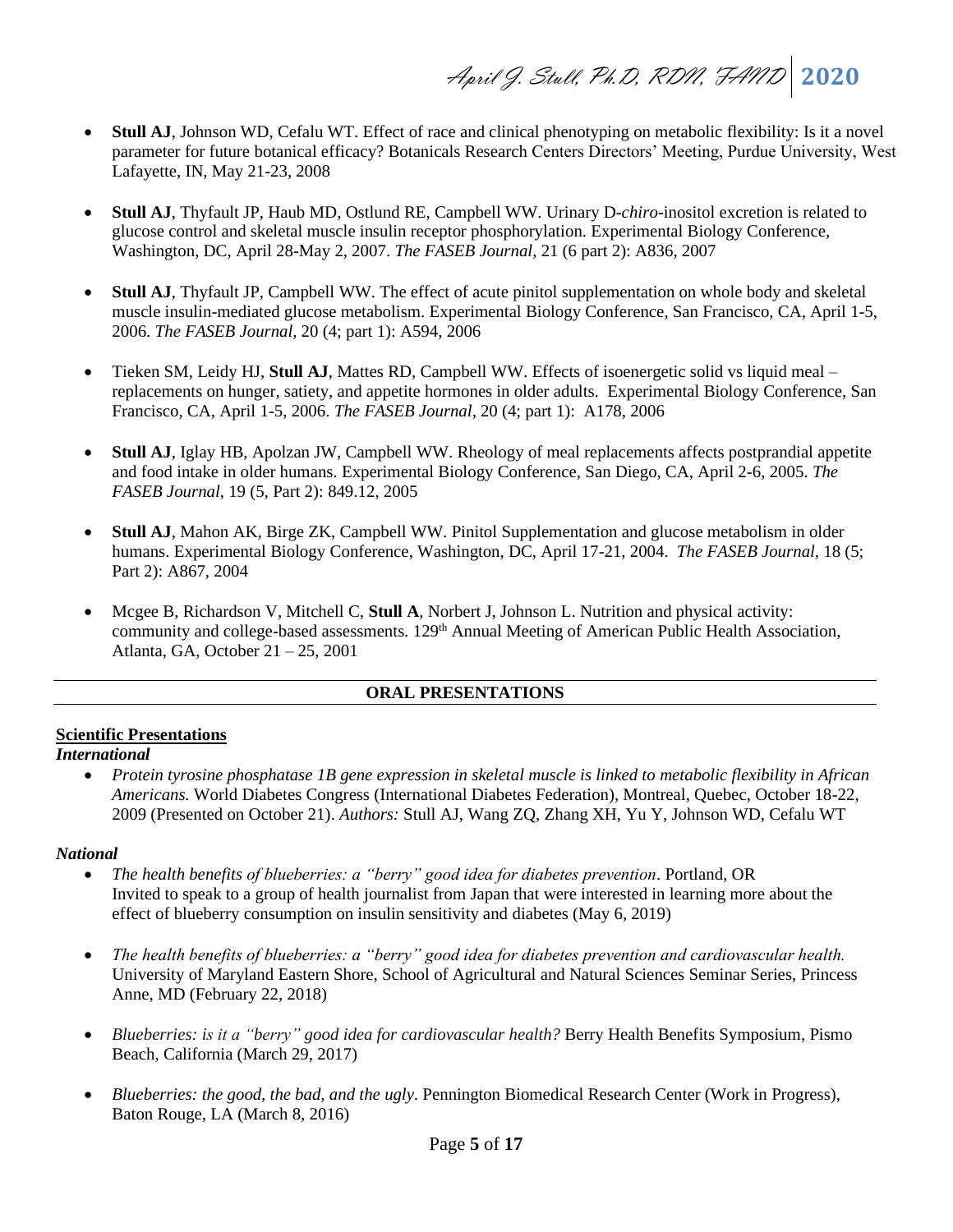- *Tart cherries improve glucose tolerance and insulin signaling in obese zucker rats.* Experimental Biology Conference, San Diego, CA, April 26-30, 2014. FASEB J. 28 (no 1, supplement 121.4) (Presented on April 27, 2014); *Authors:* Stull AJ, Kirakosyan A, Elks C
- *The effects of tart cherries and blueberries on improving risk factors associated with metabolic syndrome.* Southern University, Environmental Toxicology Ph.D Program, Seminar Series, Baton Rouge, LA (April 4, 2014)
- *The effect of tart cherries and blueberries on improving risk factors associated with metabolic syndrome*. Pennington Biomedical Research Center (Work in Progress), Baton Rouge, LA (October 15, 2013)
- *The power of blueberries in improving risk factors associated with metabolic syndrome.* Louisiana Dietetic Association, Baton Rouge, LA (April 9, 2013)
- *The effect of blueberries on improving insulin sensitivity in obese and insulin-resistant men and women.* Berry Health Benefits Symposium, Westlake Village, CA (June 27, 2011)
- *The effect of blueberries on enhancing insulin sensitivity in humans: Pilot Trial.* Pennington Biomedical Research Center, Baton Rouge, LA (November 18, 2009)
- *African Americans, after controlling for other metabolic correlates, have greater metabolic flexibility than Caucasians.* Pennington Biomedical Research Center, Baton Rouge, LA (April 8, 2009)
- *The effect of pinitol on glucose tolerance and insulin sensitivity.* Pennington Biomedical Research Center, Baton Rouge, LA (October 10, 2007)
- *Rheology of food affects postprandial appetite and food intake in older humans*. Department of Nutrition Science Seminar Series, Purdue University, West Lafayette, IN (September 15, 2006)
- *Relationships among inositols, insulin-mediated glucose metabolism, and diabetes*. Department of Nutrition Science Seminar Series, Purdue University, West Lafayette, IN (August 26, 2004)
- *Relationships of Fruits and Vegetables and Physical Activity Among Adults*. Centers for Disease Control and Prevention, National Center for Chronic Disease Prevention and Health Promotion, Division of Nutrition, Physical Activity, and Obesity, Atlanta, GA (August 3, 2002)

### **Non-Scientific Presentations**

*University*

- *Internationalizing your college curriculum and campus: highlights from the international faculty development seminar (IFDS)*. Pre-Conference Workshop-Innovations in Teaching and Learning conference, University of Maryland Eastern Shore, Princess Anne, MD (June 7, 2019) Presenters: Stull AJ, Dang Y, and Khoza L
- *International Faculty Development Experience in the Dominican Republic*. Faculty Brown Bag Lunch-International Education Week, University of Maryland Eastern Shore, Princess Anne, MD (November 13, 2018)

### *Community*

• *Diabetes and nutrition*. Health Issues Television Interview (aired on Cox Channel 76). New Orleans, Louisiana (April 15, 2016[\) https://www.youtube.com/watch?v=IDaq6fsOhrI](https://www.youtube.com/watch?v=IDaq6fsOhrI)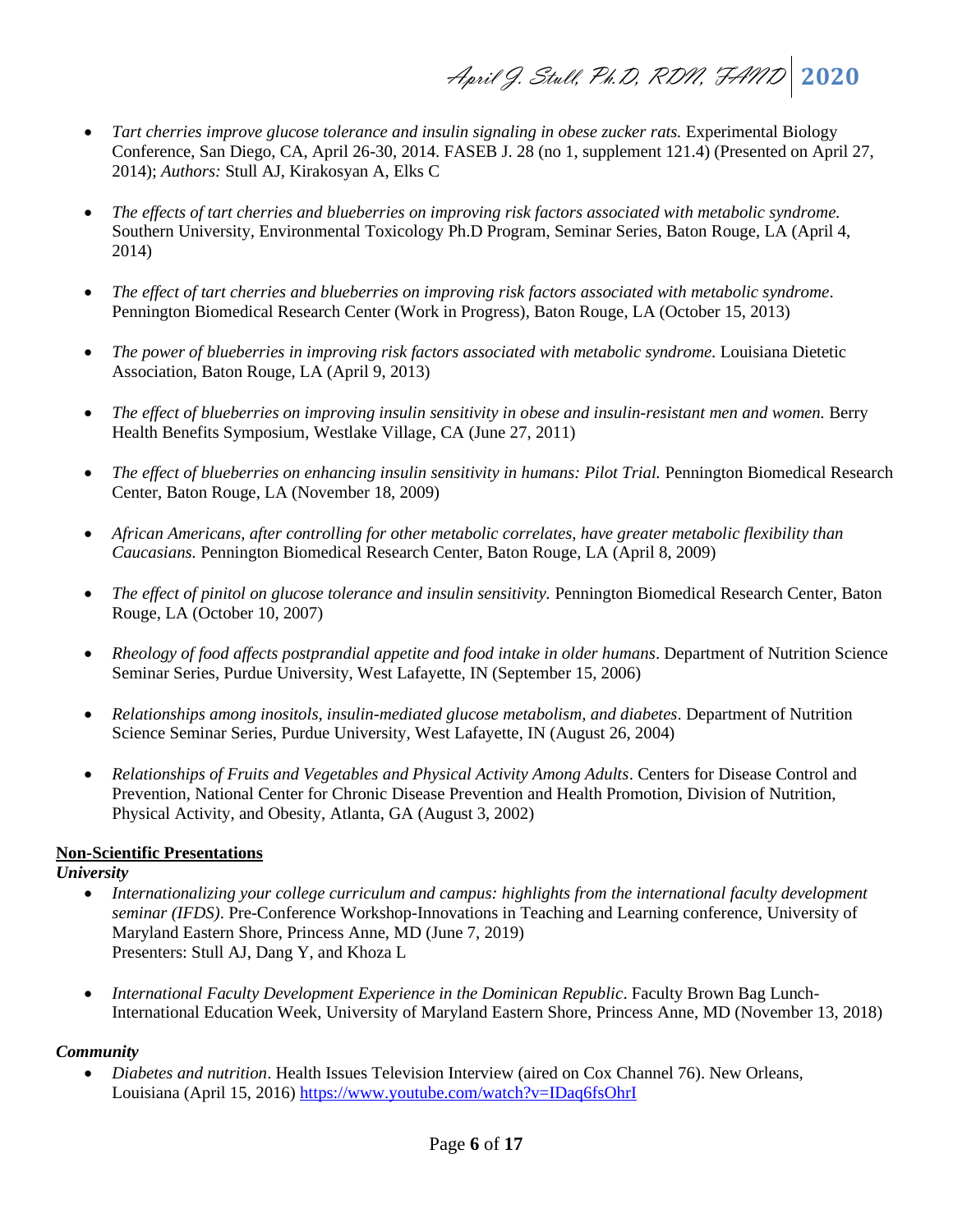- *Healthy eating and nutrition*. Girls aged 12-18 years in the Baton Rouge, LA community. Sponsored by Delta Sigma Theta Sorority (May 18, 2015 and June 6, 2016) and Alpha Kappa Alpha (January 11, 2014) Sororities
- *Benefits of blueberries*. Ochsner Medical Center, Baton Rouge, LA, Golden Opportunity Program (Adults 60+) (January 5, 2011)
- *Diabetes and blueberries*. Pennington Biomedical Research Center, Baton Rouge, LA, LIFE study-successful aging workshop (July 27, 2010)
- *A colorful way to prevent diabetes: A "berry" good idea.* Pennington Biomedical Research Center, Botanical Dietary Supplements Research Center, Baton Rouge, LA, Community symposium-Put a little color in your life (February 23, 2009) <https://www.youtube.com/watch?v=XzEtB6tXN9U>

# **GRANTS AND CONTRACTS FUNDED**

# **Robert Wood Johnson Foundation (RWJF)** 2017-2021

*Culture of Health Initiative-Well Connected Communities (WCC)Project*

This Project is an effort to cultivate wellness across the country. With the support of the RWJF, America's Cooperative Extension System, in partnership with National 4-H Council, is equipping Community leaders to help their neighbors be healthier at every stage of life. The goal of the University of Maryland Eastern Shore WCC project is to initiate the culture of health in three communities (Fruitland, Princess Anne –Eden, and Pocomoke) through two projects: "Healthy Street, Healthy Me" and "Make Fruits Available to All".

Role: **April J. Stull (Collaborator)** and Virginie Zoumenou (PI)

NIH (National Center for Complementary and Integrative Health)

*Bioactives in blueberries and insulin resistance*

The goal of this study was to determine the underlying cellular mechanism(s) of action and therapeutic efficacy of blueberries and its bioactive component(s) in modulating insulin sensitivity in target tissues *in vitro* and *in vivo*.

Role: **April J. Stull (PI)**

# **Cherry Marketing Institute** 11/1/11-09/30/13

*Therapeutic efficacy of tart cherries in improving diabetic nephropathy in a pre-clinical model*

The goal of this study was to evaluate the therapeutic efficacy of tart cherries on whole-body insulin sensitivity, insulinstimulated cellular signaling, and renal structure and function in a relevant insulin-resistant rodent model. Role: **April J. Stull (PI)** and Carrie Elks (Co-PI)

# **United States Highbush Blueberry Council** 05/01/10-04/30/13

*The Effect of blueberry powder supplement on cardiovascular disease risk factors in subjects with the metabolic syndrome* The goal of this study was to examine the effects of a blueberry powder on insulin sensitivity, blood pressure, and vascular reactivity in subjects with metabolic syndrome.

Role: **April J. Stull** (**Co-PI)** and William T. Cefalu (PI)

# **FASEB MARC Program** 08/01/10-07/31/11

*The effect of bioactives in blueberries on clinical metabolic parameters*

The goal of this study was to evaluate the effect of consuming blueberries on changes in blood antioxidant levels in obese, non-diabetic, and insulin-resistant humans.

Role: **April J. Stull (PI)**

**K01 AT006975** 09/01/12-06/30/2017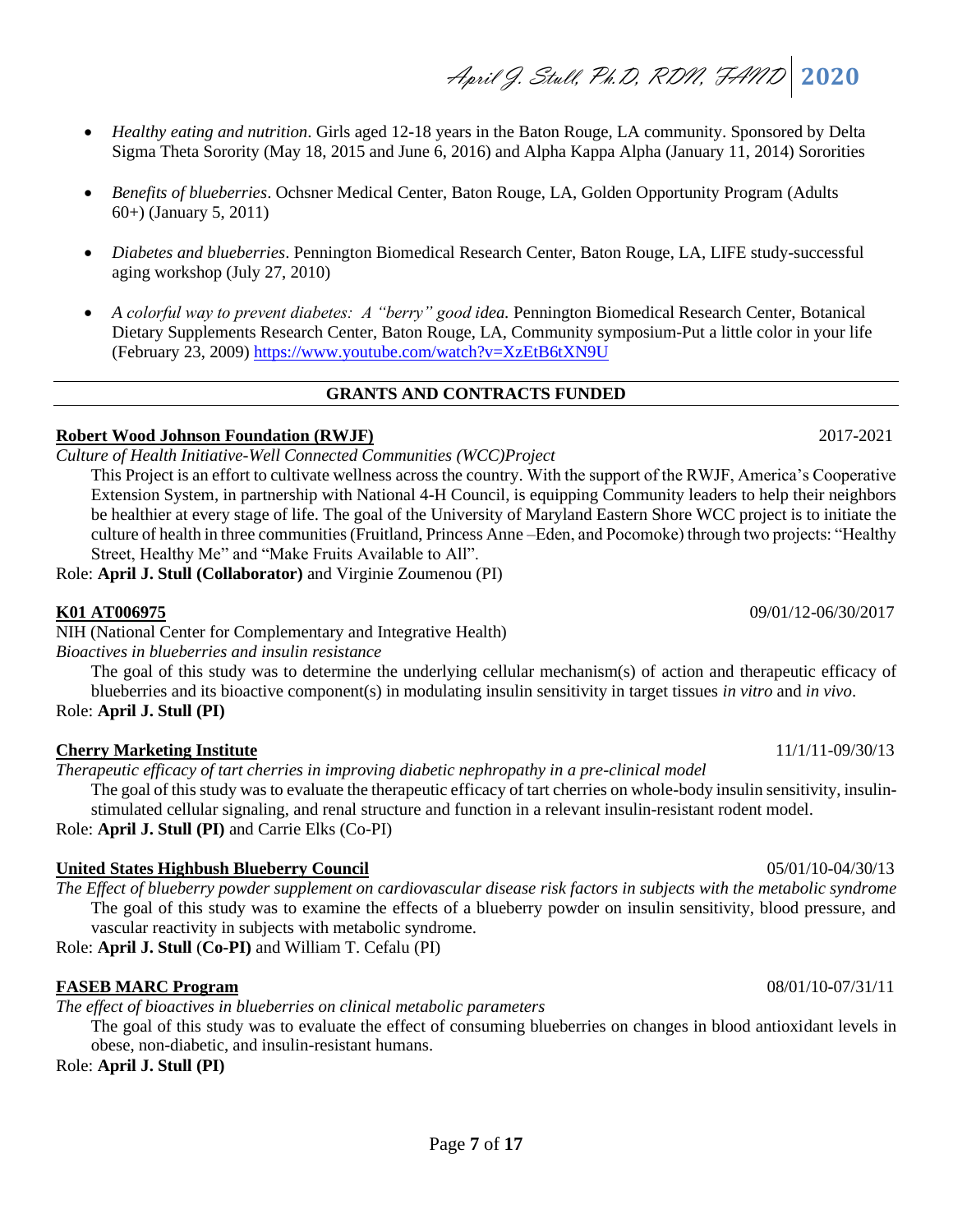April J. Stull, Ph.D, RDN, FAND **2020**

### **United States Highbush Blueberry Council** 11/28/07-01/31/09

*Effect of blueberry powder on enhancing insulin sensitivity in human subjects: A pilot trial* The goal of this study was to evaluate the effect of blueberry powder on insulin sensitivity in obese, non-diabetic, and insulin-resistant subjects.

Role: **April J. Stull (Co-Investigator)** and William T. Cefalu (PI)

### **REVIEWER**

### **Journals**

*Journal of Nutrition, Journal of the Academy of Nutrition and Dietetics, Nutrients, Current Developments in Nutrition, Obesity, Food and Function, British Journal of Nutrition, European Journal of Nutrition, Antioxidants, Journal of the American Medical Association (JAMA) Pediatrics, American Journal of Lifestyle Medicine, Journal of Human Hypertension, Primary Care Diabetes, Mutagenesis, and Medicine & Science in Sports & Exercise*

### **Grants**

- McCormick Science Institute Research Award (Grant) Review Committee; Academy of Nutrition and Dietetics Foundation (April 2019)
- University of Alabama at Birmingham, Diabetes Research Center Pilot and Feasibility Grant (March 2018)
- United States Department of Agriculture, Agriculture and Food Research Initiative, Function and Efficacy of Nutrients Panel, invited reviewer (July 2013)

### **Abstracts**

- American Society for Nutrition Conference 2019 and 2020
- Young Minority Investigator Oral Competition Abstracts. Experimental Biology (2016-2017) and The American Society for Nutrition Conference (2018-2020)
- Advances and Controversies in Clinical Nutrition Conference (2015); American Society for Nutrition. Categories: Disease Prevention, Progression, and Treatment; and Vitamins, Minerals, and Bioactives
- Postdoctoral Research Award Competition. Early Career Nutrition Interest Group; American Society for Nutrition; Experimental Biology Conference, 2012-2015

### **Awards**

- Excellence in Nutrition Education Award, Dannon Institute Mentorship Award, Conrad Elvehjem Award for Public Service in Nutrition, David Kritchevsky Career Achievement Award in Nutrition, and Mead Johnson Award; American Society for Nutrition; Experimental Biology 2015 and 2016
- 2019 Huddleson Award for the Journal of Nutrition and Dietetics; Academy of Nutrition and Dietetics Foundation

### **Competitions (Judge)**

- Young Minority Investigator Oral Competition, Minority and Diversity Affairs Committee; American Society for Nutrition, Experimental Biology Conference (2016-2017)
- Annual Biomedical Research Conference for Minority Students (ABRCMS) Poster Competition, November 11-14, 2015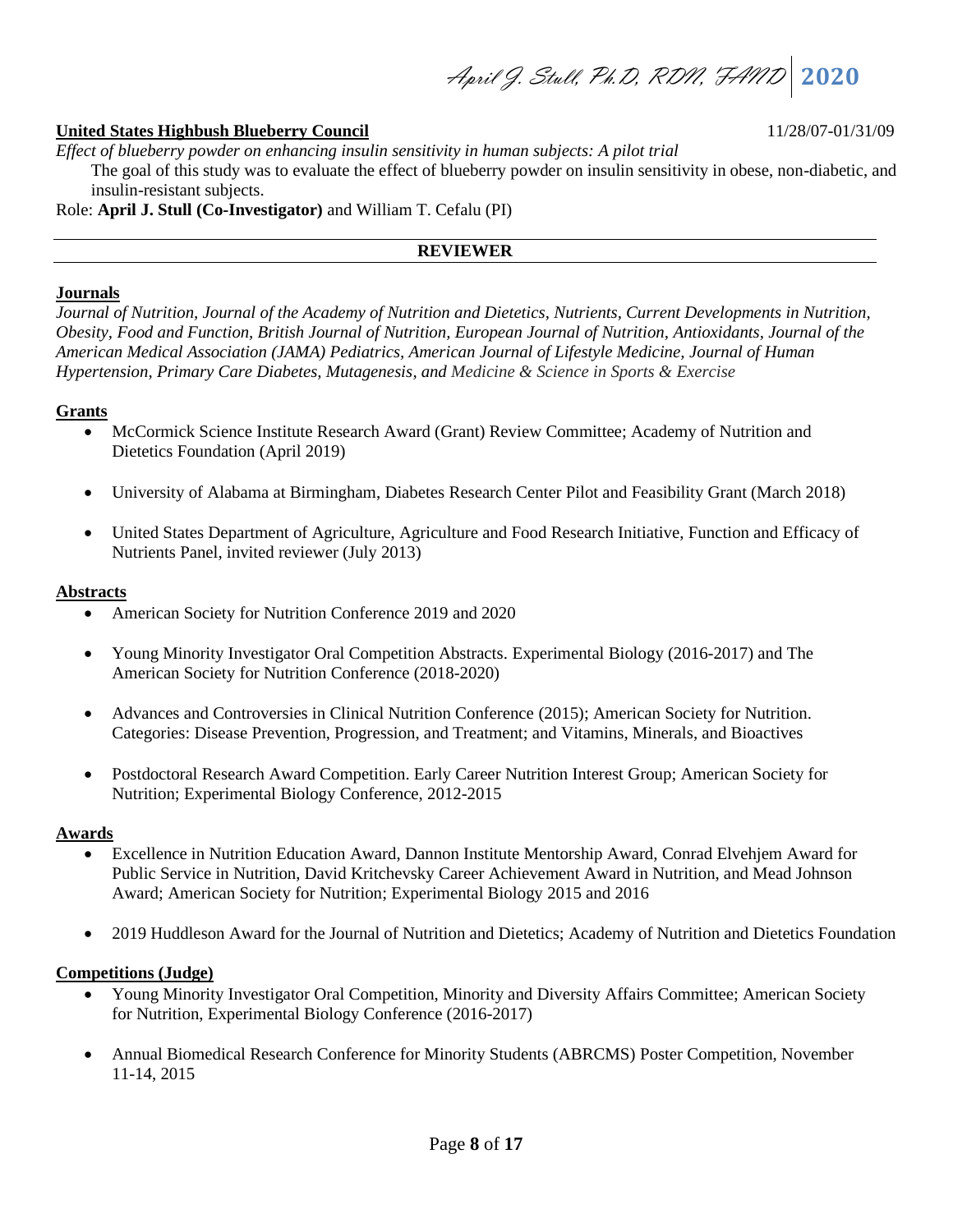• Graduate Student Travel Award Competition (Poster). Student Interest Group (SIG); American Society for Nutrition, Experimental Biology Conference, April 21, 2013

### **PROFESSIONAL HONORS / AWARDS**

| 2019        | Fellow of the Academy of Nutrition and Dietetics (FAND); recognizes Academy members who have<br>distinguished themselves among their colleagues, as well as in their communities, by their service to the<br>dietetics profession and by optimizing the nation's health through food and nutrition |
|-------------|----------------------------------------------------------------------------------------------------------------------------------------------------------------------------------------------------------------------------------------------------------------------------------------------------|
| 2019        | The Honor Society of Phi Kappa Phi; inducted on April 24, 2019 at the University of Maryland Eastern<br>Shore (Chapter 312); The nation's oldest, most selective, and most prestigious all-discipline<br>honor society                                                                             |
| 2018        | Southern University Alumni Federation 40 Under Forty Honoree, Southern University, Baton Rouge,<br>LA (received award July $19th$ at the inaugural awards ceremony)                                                                                                                                |
| 2017-2019   | Network of Minority Health Research Investigators (NMRI; Supported by NIDDK) Travel Award;<br>NMRI Annual Workshop, Bethesda, MD                                                                                                                                                                   |
| 2017        | Title III Professional Development Travel Award; University of Maryland Eastern Shore                                                                                                                                                                                                              |
| 2016        | Diamond of the Department of Nutrition Science Honoree, Purdue University, West Lafayette, IN<br>(received award May 6 <sup>th</sup> at the 110 <sup>th</sup> Nutrition Science Anniversary Gala)                                                                                                  |
| 2015        | Distinguished graduate of Southern University, Baton Rouge, LA; Video interview archived in the<br>Southern University John B. Cade Library (June 30th)                                                                                                                                            |
| 2013        | Selected to attend the Dannon Institute Early Career Nutrition Leadership Institute (June 1-6),<br>Queenstown, MD                                                                                                                                                                                  |
| 2010        | Postdoctoral Professional Development and Enrichment Award, Federation of American Societies for<br>Experimental Biology (FASEB), Maximizing Access to Research Careers (MARC) Program                                                                                                             |
| 2010        | Grantsmanship Travel Award, FASEB MARC Program                                                                                                                                                                                                                                                     |
| 2008        | Trainee Poster Session Travel Award, Office of Dietary Supplements, National Institutes of Health,<br>Bethesda, MD                                                                                                                                                                                 |
| 2008        | Keynote speaker at the Dietetic Internship Graduation, Southern University, Baton Rouge, LA; Topic:<br>Dietetics Professionals as Change Agents: Managing Change in Troubled Times" (May 20)                                                                                                       |
| 2007-2010   | NIH/NIDDK T32 Postdoctoral Fellowship (Obesity: From Genes to Man), Pennington Biomedical<br>Research Center, Baton Rouge, LA                                                                                                                                                                      |
| 2005-2007   | Diversity Supplement to R01 AG021911-01A2 grant, National Institutes of<br>Health, Bethesda, MD                                                                                                                                                                                                    |
| 2004 & 2005 | Poster / Oral Presentation Travel Award, FASEB MARC Program                                                                                                                                                                                                                                        |
| 2003-2005   | Graduate Research Assistantship, Department of Nutrition Science,                                                                                                                                                                                                                                  |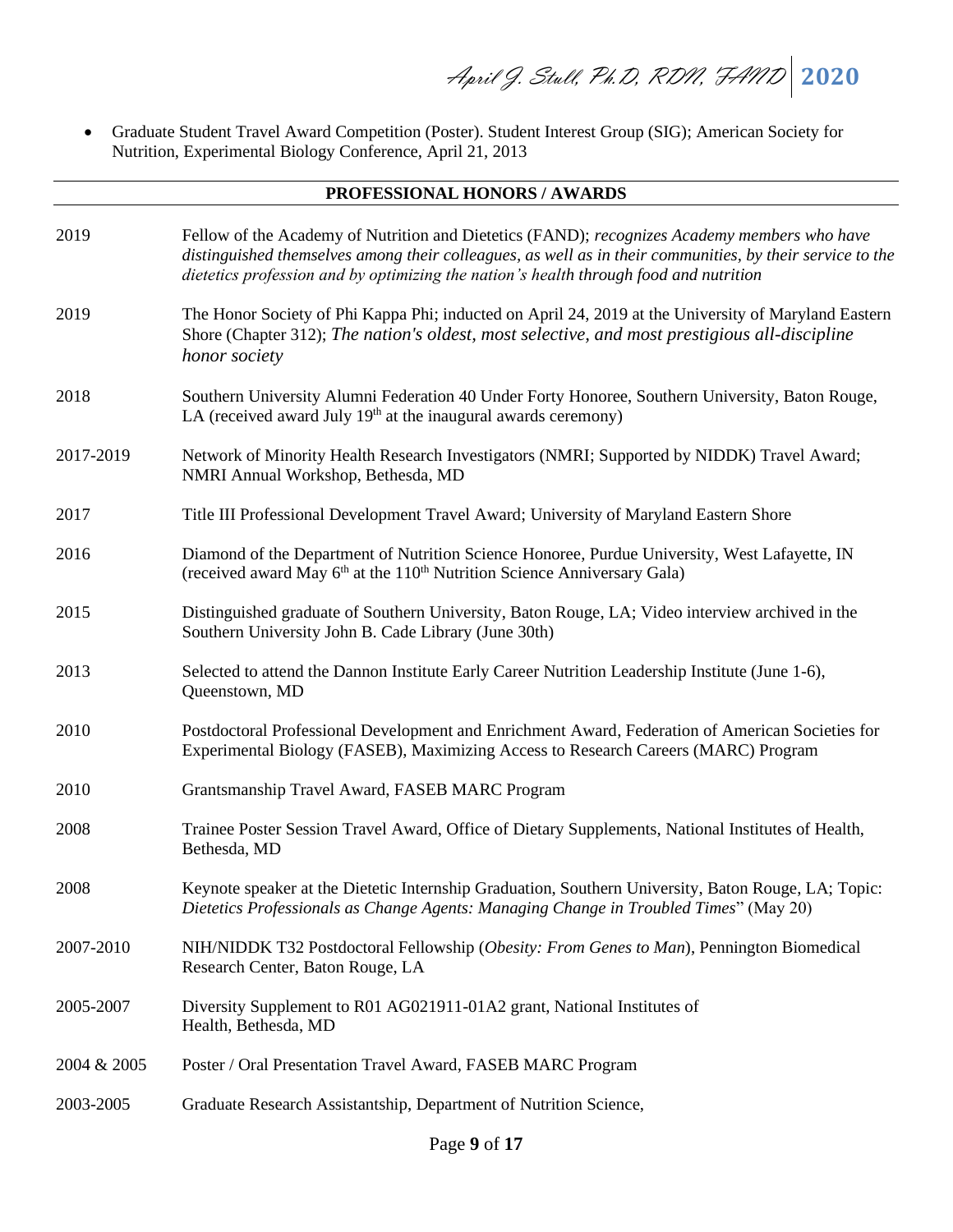April J. Stull, Ph.D, RDN, FAND **2020**

Purdue University, West Lafayette, IN

- 2002-2003 Lynn Research Assistantship, Center on Aging and the Life Course, Purdue University, West Lafayette, IN
- 2001 Graduated Magna Cum Laude, Southern University, Baton Rouge, LA
- 2000 Student Excellence Award, College of Agricultural, Family and Consumer Sciences, Southern University, Baton Rouge, LA
- 1999-2000 Student Faculty Award, Division of Family and Consumer Sciences, Southern University, Baton Rouge, LA

### **Featured Articles**

2018 Interview featured in the *Nutrition 2018 Daily Newspaper*; Interview was about the Inaugural educational symposium that I developed; the symposium addressed the challenges minority academicians face (Monday, June 11, 2018) 2015 Career achievements featured in the *HBCU Connect Magazine*; Title: Alumni on the Move (Volume 10; page 6) 2015 Research results were featured in the *Pennington Biomedical Research Center's Publication*; Title: Making an Impact (July issue; page 3) <https://www.pbrc.edu/impact/july2015.html>

### **ACADEMIC COMMITTEES / ACTIVITIES**

# **Activities Created for Dietetic Students**

- 2019 Healthy snacks while studying for exams (presentations and demonstrations). University of Maryland Eastern Shore, Princess Anne, MD (February 26); *Collaboration with the UMES Counseling Services*
- 2018 & 2019 Healthy eating, exotic fruits, and root vegetables (presentations and demonstrations). 3K Fun Walk and Community Festival, Princess Anne, MD (October 13, 2018 and September 28, 2019); *Collaboration with UMES Extension*
- 2018-2020 Healthy dinners (presentations and demonstrations). Well-Connected Communities, Fruitland Community Culture of Health Initiative (8-17 years old), Fruitland, MD; *Collaboration with UMES Extension*

| University of Maryland Eastern Shore (UMES; Princess Anne, MD) |                                                                                                                                                        |  |
|----------------------------------------------------------------|--------------------------------------------------------------------------------------------------------------------------------------------------------|--|
| <b>Search Committees</b>                                       |                                                                                                                                                        |  |
| 2020                                                           | Faculty Search Committee, Assistant or Associate Professor of Fashion Merchandising, Department of<br>Human Ecology (Spring Semester)                  |  |
| 2019                                                           | <b>Chair, Staff Search Committee, Extension Nutrition Assistant (Family and Consumer Sciences);</b><br><b>UMES</b> Extension (Fall Semester)           |  |
| 2019                                                           | <b>Chair, Staff Search Committee, Extension Nutrition Assistant (Expanded Food and Nutrition Education</b><br>Program); UMES Extension (Fall Semester) |  |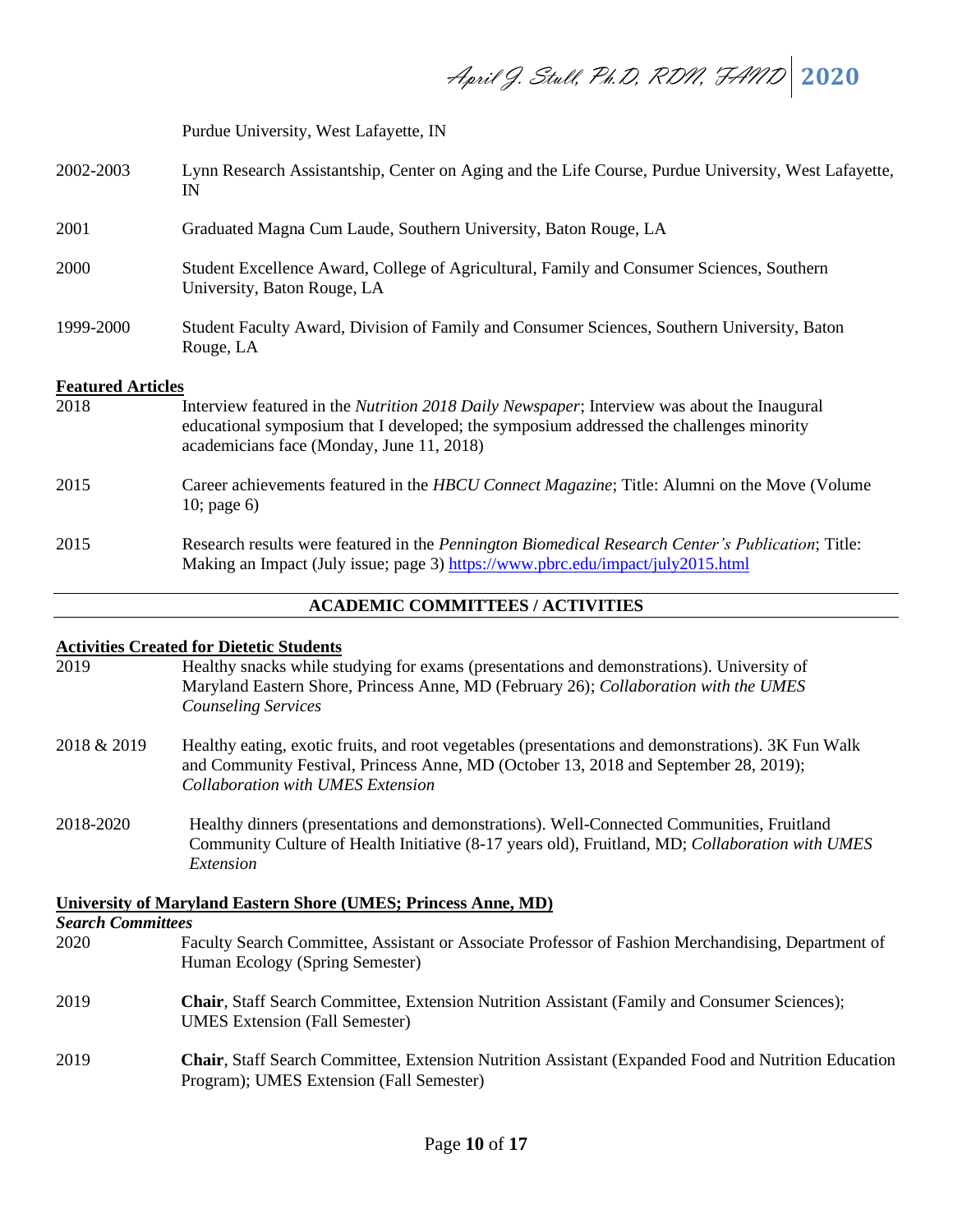April J. Stull, Ph.D, RDN, FAND **2020**

| 2018                                 | Staff Search Committee, Program Technology Associate (Expanded Food and Nutrition Education<br>Program); UMES Extension (Fall Semester)                                                                               |
|--------------------------------------|-----------------------------------------------------------------------------------------------------------------------------------------------------------------------------------------------------------------------|
| 2018                                 | Chair, Faculty Search Committee, Assistant or Associate Professor and Dietetic Internship Director,<br>Department of Human Ecology (Spring Semester)                                                                  |
| 2018                                 | Staff Search Committee, Coordinator for Recruitment, Retention, and Experiential Learning Activities,<br>School of Agricultural and Natural Sciences (Spring Semester)                                                |
| 2017                                 | Faculty Search Committee, Assistant Professor of Fashion Merchandising, Department of Human<br>Ecology (Spring Semester)                                                                                              |
| <b>University Committees</b><br>2019 | Academic Policy Taskforce Committee (reviewed policies that impact student progression and<br>retention)                                                                                                              |
| 2019 & 2020                          | Innovations in Teaching and Learning Conference Planning Committee                                                                                                                                                    |
| 2017-2018                            | Faculty Development and Academic Innovation Advisory Committee                                                                                                                                                        |
| 2018-2020                            | <b>School of Agricultural and Nutritional Sciences Committees</b><br><b>Seminar Series Committee</b>                                                                                                                  |
| 2018                                 | 3K Fun Walk and Community Festival Planning Committee                                                                                                                                                                 |
| 2018-2020                            | <b>Department of Human Ecology Committees</b><br>Co-Chair, Departmental Faculty and Student Engagement Committee                                                                                                      |
| 2016-2019                            | American Association of Family and Consumer Sciences Accreditation Committee                                                                                                                                          |
| 2016-2020                            | Chair (2017-Present), Didactic Program in Dietetics Advisory Board Committee                                                                                                                                          |
| 2016-2020                            | Dietetic Internship Advisory Board Committee                                                                                                                                                                          |
| 2016-2020                            | Dietetic Internship Selection Committee (review applications and participate in the interview process)                                                                                                                |
| 2016-2020                            | Co-Advisor, Human Ecology Club                                                                                                                                                                                        |
| 2016-2018                            | Co-Chair, Departmental Recruitment and Retention Committee                                                                                                                                                            |
| 2016-2020                            | Departmental Curriculum, Strategic Planning, Assessment, and Promotion and Tenure Policy Ad-Hoc<br>Committees                                                                                                         |
| 2006-2007                            | <b>Purdue University (West Lafayette, IN)</b><br>Co-founder, Elder Mentorship Program Committee (inter-generational ties between Purdue University<br>students and elderly adults in the greater Lafayette community) |
| 2005-2007                            | <b>Student Representative, Center on Aging and the Life Course Steering Committee</b>                                                                                                                                 |
| 2005-2006                            | Nutrition Newsletter Editor, Second Baptist Church, Lafayette, IN                                                                                                                                                     |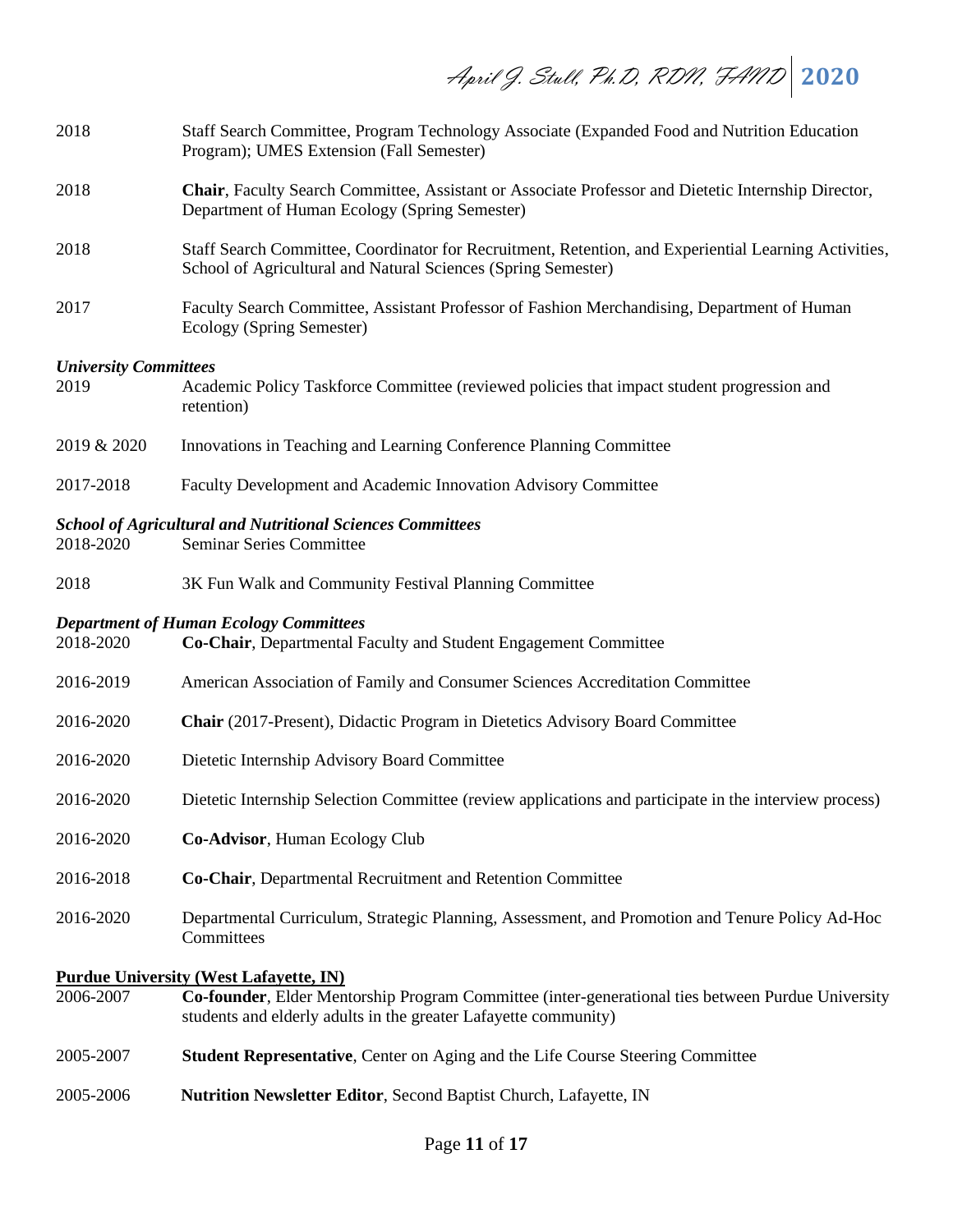April J. Stull, Ph.D, RDN, FAND **2020**

2003-2007 **Proctor**, Center for Instructional Excellence, Purdue University, West Lafayette, IN

2002-2007 Black Graduate Association (banquet committee member, 2004 & 2005)

### **Southern University (Baton Rouge, LA)**

- 2010-2016 Dietetic Internship Selection Committee (reviewed applications)
- 2009-2016 Dietetic Internship Advisory Council
- 2008-2016 Food, Nutrition, and Dietetics Advisory Council

1999-2001 Nutrition Newsletter Editor

### **PROFESSIONAL COMMITTEES / ACTIVITIES**

# **Academy of Nutrition and Dietetics**

| 2019-Present              | <b>NOBIDAN Executive Committee</b> (National Organization of Blacks in Dietetics and Nutrition);<br>-Nominating Committee Chair-Elect (2020-2021)                                                                                                                                        |
|---------------------------|------------------------------------------------------------------------------------------------------------------------------------------------------------------------------------------------------------------------------------------------------------------------------------------|
|                           | *NOBIDAN is a Member Interest Group (MIG) of the Academy of Nutrition and Dietetics                                                                                                                                                                                                      |
| 2019                      | Grant Review Committee, McCormick Science Institute Research Award (Grant), Academy of<br><b>Nutrition and Dietetics Foundation</b>                                                                                                                                                      |
| 2018-Present              | Board of Editors, Journal of the Academy of Nutrition and Dietetics (Term: June 1, 2018 - May 31,<br>2021)                                                                                                                                                                               |
| 2018-Present              | Member, Nutrition and Dietetic Educators and Preceptors (NDEP; Organizational Unit within the<br>Academy of Nutrition and Dietetics)                                                                                                                                                     |
|                           | -Reviewer of Outstanding Dietetics Educator Award (Eastern Region, 2017 and 2018)                                                                                                                                                                                                        |
| <b>FASEB MARC Program</b> |                                                                                                                                                                                                                                                                                          |
| 2015-2017                 | Faculty mentor                                                                                                                                                                                                                                                                           |
|                           | **provided guidance, information, and support to undergraduate and graduate students, and<br>postdoctoral fellows at scientific conferences [i.e., Experimental Biology and Annual Biomedical<br><b>Research Conference for Minority Students (ABRCMS)]</b>                              |
|                           | <b>American Society for Nutrition (ASN)</b>                                                                                                                                                                                                                                              |
| 2018                      | Program Chair, Young Minority Investigator Oral Competition; Nutrition 2018 Conference (June 9th)                                                                                                                                                                                        |
| 2018                      | Program Chair, Oral Session 19-Health Disparities and Promoting Health in Diverse Populations;<br>Nutrition 2018 Conference (June 11 <sup>th</sup> ) (Minority and Diversity Affairs Committee and Community and<br>Public Health Nutrition Research Interest Sections were Co-Sponsors) |
| 2018                      | <b>Faculty Mentor</b><br>**provide guidance, information, and support to graduate students and postdoctoral fellows at<br>nutrition 2018 conference                                                                                                                                      |
| 2017-2018                 | Career Development Committee; helped plan the career development activities for the nutrition 2018                                                                                                                                                                                       |

2016-Present Finance and Audit Committee

*conference*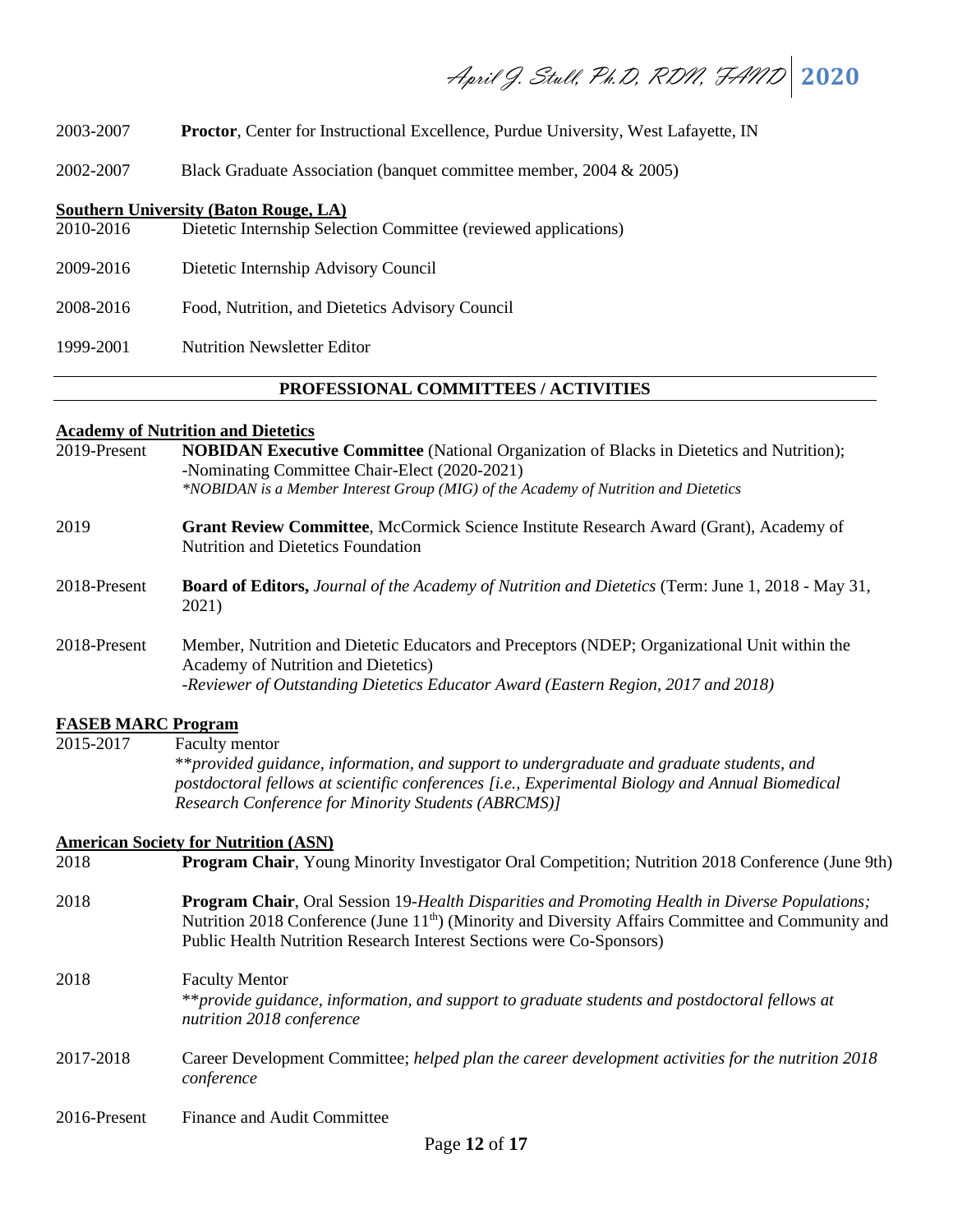- 2015-Present Minority and Diversity Affairs Committee; Past-Chair (2018-2019), **Chair (2017-2018)**, and Vice Chair (2016-2017)
- 2010-2015 Early Career Nutrition Interest Group (formerly known as the Young Professional Interest Group); Past-Chair (2014-2015), **Chair (2013-2014**), Vice Chair (2012-2013)
- 2014-2015 Science Policy Fellowship Selection Committee
- 2014-2017 Transition Team Member *\*\*Invited to be a part of the ASN team that provided strategic direction and advice as the Society prepared to pilot a three-year Scientific Sessions and Annual Meeting separate from Experimental Biology in the year 2018*
- 2010 & 2011 Volunteered to help raise the overall membership numbers and revenue; called lapsed postdoctoral fellows and young professional members

**Delta Sigma Theta Sorority, Inc., Baton Rouge Sigma Alumnae Chapter (Baton Rouge, LA)**

2015-2016 **Chair,** Educational Development Committee

### **The Honor Society of Phi Kappa Phi (LIFE MEMBER)**

2019-2020 **Executive Board Member** (Chapter 312-University of Maryland Eastern Shore), Awards and Grant Coordinator

### **PROFESSIONAL MEMBERSHIPS**

Page **13** of **17** 2019-Present Honor Society of Phi Kappa Phi Life Member (Chapter 312-University of Maryland Eastern Shore-2019-2020) 2017-Present National Organization of Blacks in Dietetics and Nutrition (NOBIDAN; Member Interest Group of the Academy of Nutrition and Dietetics) 2017-Present Nutrition and Dietetic Educators and Preceptors (NDEP; organizational unit within the Academy of Nutrition and Dietetics) 2016-Present Purdue University Nutrition Science Alumni Network (PUNSAN) 2013-2017 Dannon Institute Nutrition Leadership Alumni Association 2010-Present Network of Minority Research Investigators (NMRI), Supported by National Institute of Diabetes and Digestive and Kidney Diseases, National Institutes of Health 2009-Present American Diabetes Association (#00810952) 2007-2010 American Association for the Advancement of Science (#20224621) 2003-Present American Society for Nutrition (a constituent society of FASEB; # 14803) 2003-2007 Gerontology Graduate Student Association, Purdue University, West Lafayette, IN 2002-2007 Food and Nutrition Graduate Student Association, Purdue University, West Lafayette, IN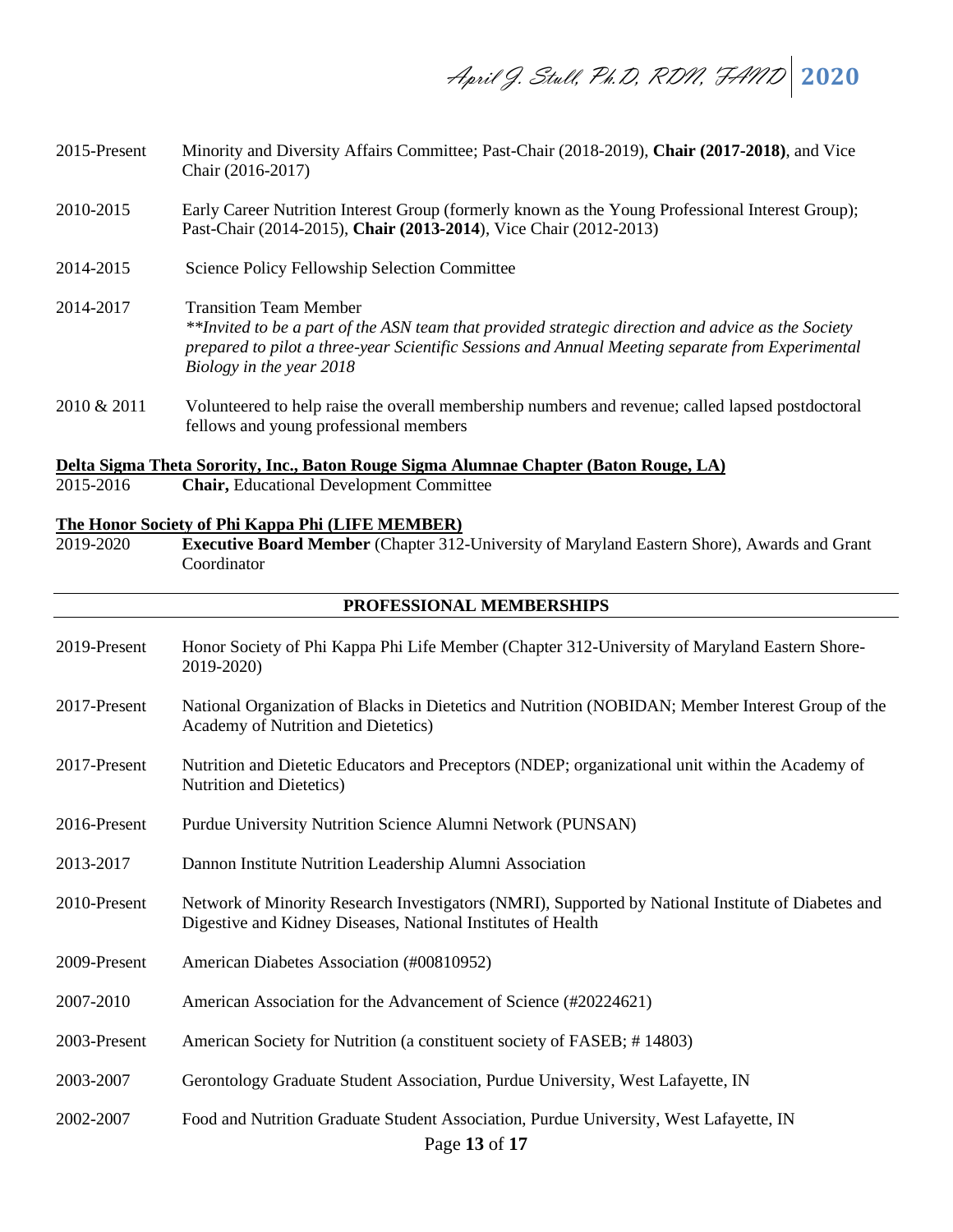| 2002-2007                   | Black Graduate Association, Purdue University, West Lafayette, IN                                                                                                                                   |
|-----------------------------|-----------------------------------------------------------------------------------------------------------------------------------------------------------------------------------------------------|
| 2000-Present                | Delta Sigma Theta Sorority, Inc.<br>$-Prineess$ Anne Alumnae Chapter, 2018-2020<br>-Baton Rouge Sigma Alumnae Chapter, 2011-2017<br>-Southern University Undergraduate Chapter-Alpha Tau, 2000-2001 |
| 1999-2000                   | Food and Nutrition Association, Southern University, Baton Rouge, LA                                                                                                                                |
| 1999-2002 &<br>2017-Present | Academy of Nutrition and Dietetics (Formerly known as the American Dietetic<br>Association)                                                                                                         |
| 1999-2001                   | Phi Upsilon Omicron, National Honor Society for Family and Consumer Sciences (Southern<br>University president, $2000 - 2001$ ; treasurer, $1999 - 2000$ )                                          |
| 1998-2001                   | Golden Key International Honor Society                                                                                                                                                              |

# **SYMPOSIA, CONFERENCES, AND WORKSHOPS ORGANIZED**

- Career / Professional Development Session at the **American Society for Nutrition Conference**; Topic: Navigating through academia as a minority (June 12, 2018) *\*\*Developed and moderated educational symposium; also a panelist speaker*
- Annual Retreats; Department of Human Ecology, **University of Maryland Eastern Shore**, Princess Anne, Maryland; January 26-27, 2017 (Organizer), January 25-26, 2018 (Organizer and Moderator), January 18, 2019 (Organizer and Moderator); January 23-24, 2020 (Organizer and Moderator) *\*\*Organized and moderated the Department's Retreat*; t*he goals for the faculty retreat were to enhance the professional development of faculty, discuss the American Association of Family and Consumer Sciences (AAFCS) accreditation, and share innovative ideas and approaches that would strengthen the Department*
- Educational Development Workshops; **Delta Sigma Theta Sorority, Inc**, Baton Rouge, LA Topics: Language Arts (February 27, 2016), Science and Math (March 19, 2016), and Test Taking Skills (April 16, 2016) *\*\*Developed and implemented 2-4 hour educational development workshops to assist 3rd through 6th grade students in acquiring and sharpening the skills necessary for success in the 3rd grade and beyond*
- Educational Symposium at **Experimental Biology Conference**; Topic: Successful scientist: What's the winning formula? (April 29, 2014) *\*\*Developed and moderated educational symposium (targeted audience was young professionals)*

# **CONTINUING EDUCATION, WORKSHOPS, AND CONFERENCES**

### **International**

- International Faculty Development Seminar (IFDS); Hosted by Council on International Educational Exchange (CIEE) and Penn Center for Minority Serving Institutions (CMSI); Santo Domingo, Dominican Republic, August 5-10, 2018
- 20th World Diabetes Congress (International Diabetes Federation), Montreal, Quebec, October 18-22, 2009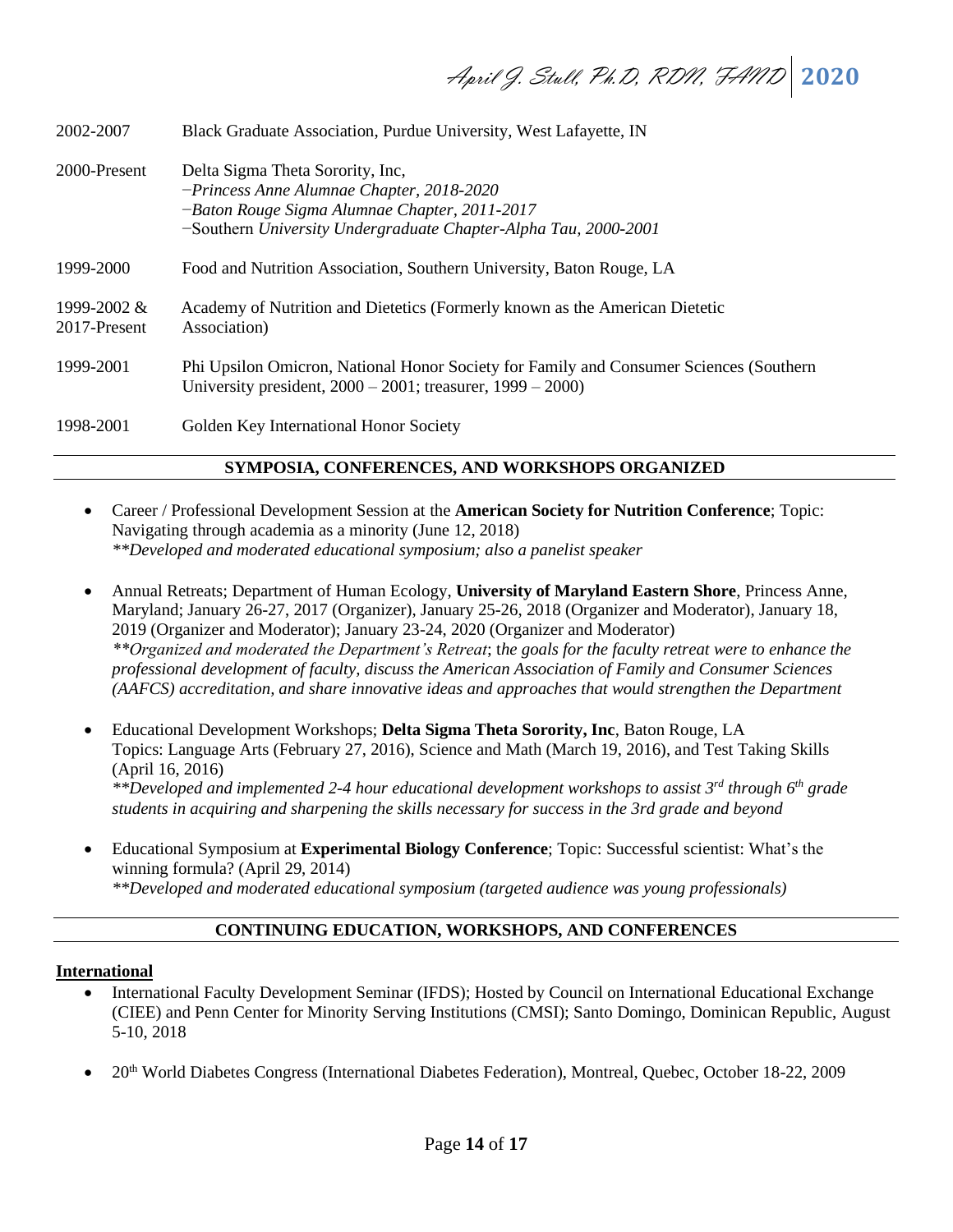April J. Stull, Ph.D, RDN, FAND **2020**

- The USDA Food and Nutrition Summer Institute: Improving the Nutrition Status of Children: The Role of Multimedia Intervention and Education Strategies. Meeting sponsored by United States Department of Agriculture. Cape Town, South Africa, September 14-18, 2005
- 18<sup>th</sup> International Congress of Nutrition: Nutrition Safari for Innovative Solutions. Durban, South Africa, September 19 – 23, 2005

### **National**

- The Nutrition Obesity Research Centers (NORCs): Initiative to Advance the Careers of Researchers from Groups Underrepresented in Academia (URiA); Supported by the National Institute of Diabetes and Digestive and Kidney Diseases (NIDDK); Five-days (virtual)-September 11, 2020, September 25, 2020, October 9, 2020, October 23, 2020, and October 30, 2020; **invited to attend the 'invitation only' breakout sessions**
- International Conference on Nutrition in Medicine (Virtual), August 6-8, 2020
- Career Development Program; Women's Interprofessional Network of the American Diabetes Association, Indianapolis, IN (November 15, 2019)
- American Society for Nutrition Conference; Virtual (June 1-4, 2020), Baltimore, MD (June 8-11, 2019), and Boston, MA (June 9-12, 2018)
- Innovations in Teaching and Learning Conference; University of Maryland Eastern Shore, Princess Anne, MD; June 6-7, 2019 and January 11-12, 2018
- American Society for Nutrition's Vision 2028 Summit; Washington, DC, December 7-8, 2018 **(invitation only)**
- Food and Nutrition Conference (FNCE); Virtual (October 17-20, 2020), Philadelphia, PA October 26-29, 2019; Washington, DC October 20-23, 2018; Chicago, IL October 21-24, 2017
- Accreditation Council for Education in Nutrition and Dietetics (ACEND) Program Directors Workshop; Chicago, IL (FNCE); October 20-21, 2017
- Nutrition and Dietetic Educators and Preceptors (NDEP; Organizational Unit within the Academy of Nutrition and Dietetics); Annapolis, MD April 4-5, 2019 and Charlotte, NC March 22-23, 2018
- Lilly Conference Series on College and University Teaching and Leaning; Bethesda, MD, June 1-4, 2017
- United States Department of Agriculture (USDA) Agricultural Outlook Form; Arlington, VA, February 23-24, 2017
- Experimental Biology Conference (2004-2017)
- Delta Sigma Theta Sorority National Conventions; Washington, DC (July 11-17, 2013), Houston, TX (July 23-29, 2015), Las Vegas, NV (August 3-9, 2017)
- American Society for Nutrition Leadership Workshop, *Leadership Perspectives: The Good, the Bad, and the Ugly*. Experimental Biology, San Diego, CA, April 2, 2016 **(invitation only)**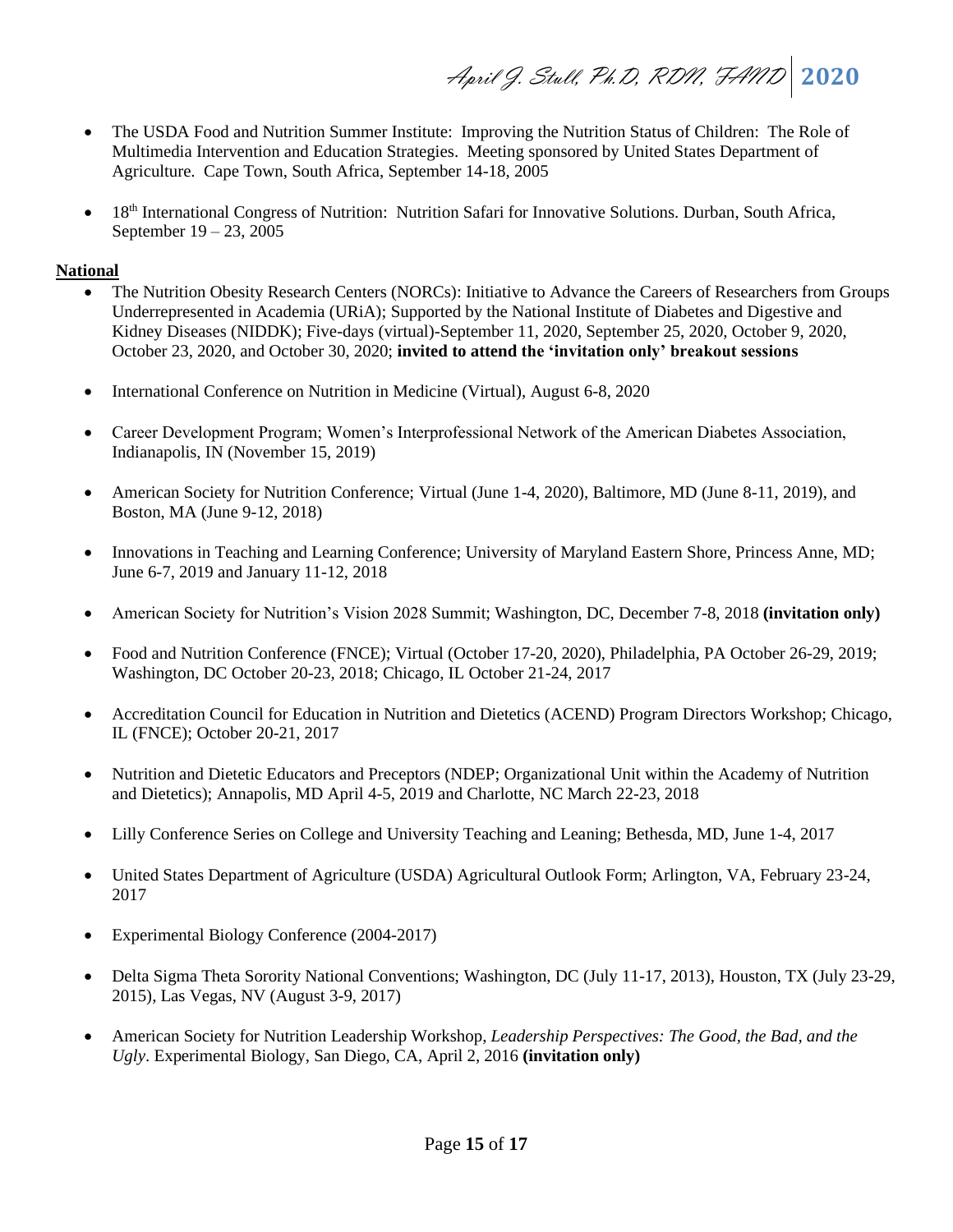April J. Stull, Ph.D, RDN, FAND **2020**

- Research Mentor Training Workshop*. Improving the Effectiveness of Peer and Faculty Mentors*. Conducted by the National Research Mentoring Network (NRMN) Master Facilitators, Experimental Biology, San Diego, CA, April 2, 2016 **(invitation only)**
- Annual Biomedical Research Conference for Minority Students (ABRCMS); Seattle, WA, November 11-14, 2015 (FASEB MARC Faculty Mentor and Poster Judge)
- Mary Frances Picciano Dietary Supplement Research Practicum, National Institutes of Health, Bethesda, MD, June 3-6, 2014
- Experimental Biology 2014 Grant Writing Seminar, San Diego, CA, April 26, 2014.
- Dannon Institute Nutrition Leadership Institute, Queenstown, MD, June 1-6, 2013
- University of Alabama At Birmingham NORC Conference: Evaluating Bioactive Food Components in Obesity and Cancer Prevention, Fort Walton Beach, FL, September 27-29, 2013
- Berry Health Benefits Symposium (2011, 2013, 2015, 2017)
- NIDDK Network of Minority Research Investigators (NMRI) Annual Workshop, Bethesda, Maryland, (April 2010, 2012, 2015, 2017)
- FASEB Leadership Development and Grant Writing Seminar, Virginia Beach, VA August 27-28, 2010
- Botanical Research Center (A National Center for the Study of Botanicals and Metabolic Syndrome), Annual Retreat, Pennington Biomedical Research Center, Baton Rouge, LA, August 20, 2010
- American Diabetes Association Conference (2008, 2009, 2010)
- Kaplan University Curriculum Institute, Chicago, IL, July 22-24, 2009
- Botanicals and Human Health…The Sky's The Limit, Pennington Biomedical Research Center, Baton Rouge, LA, August 7, 2008
- Botanicals Research Centers Directors' Meeting, Purdue University, West Lafayette, IN, May 21-23, 2008
- Pennington Biomedical Research Center 20<sup>th</sup> Anniversary Scientific Conference: The 20 most significant advances in obesity research, prevention, and treatment. Conference at Pennington Biomedical Research Center, Baton Rouge, LA, March 3-4, 2008
- Botanical Research Center (A National Center for the Study of Botanicals and Metabolic Syndrome), Annual Retreat, Pennington Biomedical Research Center, Baton Rouge, LA, August 22, 2007
- Influences on Eating and Body Weight over the Lifespan: Childhood and Adolescence. Symposium at Purdue University, sponsored by Ingestive Behavior Research Center, West Lafayette, IN, April 20-21, 2007
- $\bullet$  10<sup>th</sup> Anniversary Symposium: The Legacy of Longevity. Symposium at Purdue University, sponsored by the Center on Aging and the Life Course, West Lafayette, IN, September 25, 2006